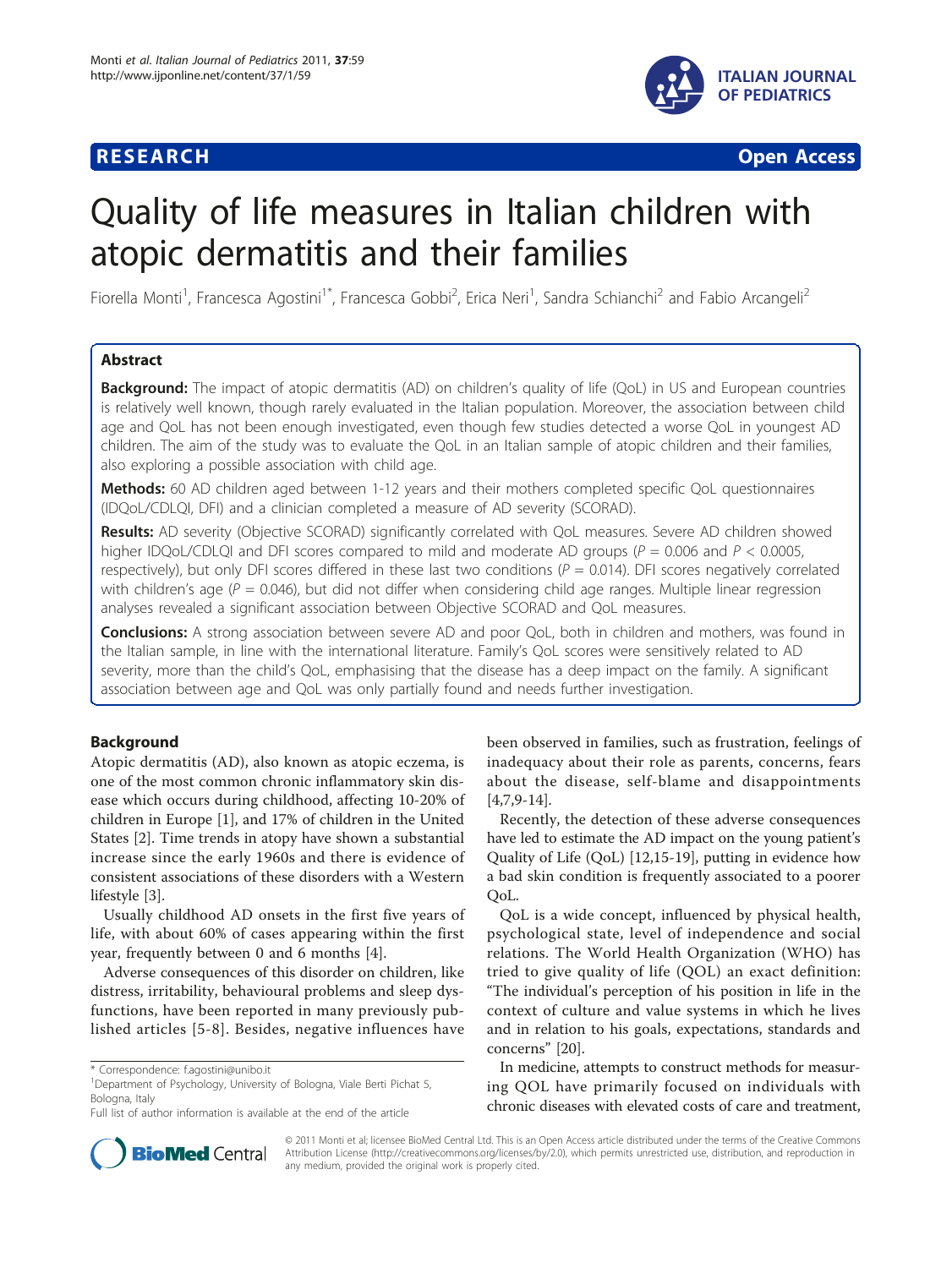in order to better evaluate the impact of the disease on patients. A recent study [[6](#page-4-0)] found that atopic children had a worse QoL than children affected by other chronic diseases (like, for example, naevi, acne, alopecia, diabetes, psoriasis, asthma, cystic fibrosis, generalised eczema), except cerebral palsy. Moreover, some studies evaluated the association between child's age and QoL, where a major impact was observed in children of youngest age [[21,22\]](#page-5-0) and their families [\[21](#page-5-0)].

While several studies have explored prevalence of AD and related QoL in childhood, in USA and European countries, to our knowledge few published studies have analysed these aspects in Italian children [[8,](#page-4-0)[23,24\]](#page-5-0).

The present study is a cross-sectional analysis, the aim of which was to investigate the impact of AD on the QoL of an Italian sample of atopic children and their families. The expected result is to find an association between a bad skin condition and a poorer QoL in children and their parents. Secondly, the study aimed at exploring a possible association between child's age and child's and family's QoL.

# Patients and Methods

#### Study Subjects

During the period March 2006-March 2007, all consecutive AD patients (aged 1-12 years), attending the Dermatology Unit of M. Bufalini Hospital, Cesena (Italy), and their mothers were considered eligible for the study and therefore asked to participate.

AD patients were enrolled in the study during a routine check-up in the Day-Hospital by a dermatologist, who registered the clinical profile and calculated the objective SCORAD, following the diagnostic criteria proposed by Hanifin and Rajka [\[25](#page-5-0)]. A psychologist then presented the research project to the mothers and their children; all subjects who were asked to participate consented to take part in the study and received the informed consent form and a range of questionnaires to complete: Infants Dermatitis Quality of Life Index (IDQoL), Children's Dermatology Life Quality Index (CDLQI), Dermatitis Family Impact (DFI). All questionnaires were completed entirely. For children aged 5-12 years, all the mothers completed the DFI, while their children completed the CDLQI; younger children's mothers helped them in understanding and filling in the questionnaires. For the children aged 1-4 years old, all mothers completed the DFI and the IDQoL.

Ethical approval (n° PR 887026) for the study was obtained from the Hospital Ethics Committee.

# **Instruments**

The instruments used in the study were:

The SCORAD [[26](#page-5-0)], an index aimed at assessing AD disease severity, where the higher the value the worse the skin condition. Given that in literature [[27\]](#page-5-0) it has been demonstrated that subjective symptoms do not always correlate with disease severity and objective assessment, and in relation to the recommendations by Oranje et al. [[27\]](#page-5-0), we used the objective SCORAD, instead of the SCORAD index, including extent and intensity of the lesions, divided into three levels: < 15 mild, 15-40 moderate, > 40 severe [[27](#page-5-0)].

A questionnaire including items on the main sociodemographic characteristics.

The Infants Dermatitis Quality of Life Index (IDQoL [[28\]](#page-5-0); Italian validated version [\[29\]](#page-5-0)), a disease-specific measure for AD children between 0-4 years old, consisting of 10 items concerning physical and social functioning and completed by the caregiver. A total score is calculated (range 0-30), where higher scores represent a poorer quality of life.

The Children's Dermatology Life Quality Index (CDLQI), a skin-related measure for children between 5-16 years old [[30\]](#page-5-0), consisting of 10 items on physical and social functioning. The total score is between 0 and 30, where higher scores represent a poorer quality of life.

The Dermatitis Family Impact questionnaire (DFI [\[13](#page-4-0)]; Italian validated version [\[29](#page-5-0)]), a 10-item scale measuring the impact of AD on families with a child affected by the disease, validated on a parents' sample of AD children aged 6 months-10 years old; the total score is calculated and ranges from 0 to 30, where, again, the higher the scores the poorer the quality of life.

#### Statistical analysis

Disease severity groups (mild, moderate, severe) were defined in function of the objective SCORAD ranges; patients were also classified in respect to specific age groups (1-4, 5-7 and 8-12 years), which were chosen considering main developmental stages [[31](#page-5-0),[32](#page-5-0)].

Qualitative variables were compared using Chi Square test. Quantitative variables were analyzed first of all using correlations (Pearson's coefficient) and then using ANOVA; specifically, HRQoL scores of participants in different groups (according to AD severity levels and age groups) were compared using ANOVA and performing post hoc analyses with Tukeys Honestly Significant Difference (HSD) test. A multiple regression was performed in order to verify how much each variable contributed to an explanation of the HRQoL scores. All the following variables were included as predictors: child's gender, child's age, Objective SCORAD, presence of other allergies, caregiver's age, marital status and socio-economic level. Considering the low number of subjects, the Enter method was chosen as the safest one for the regression.

Statistical analyses were performed using the SPSS Package for Windows software, version 17.0.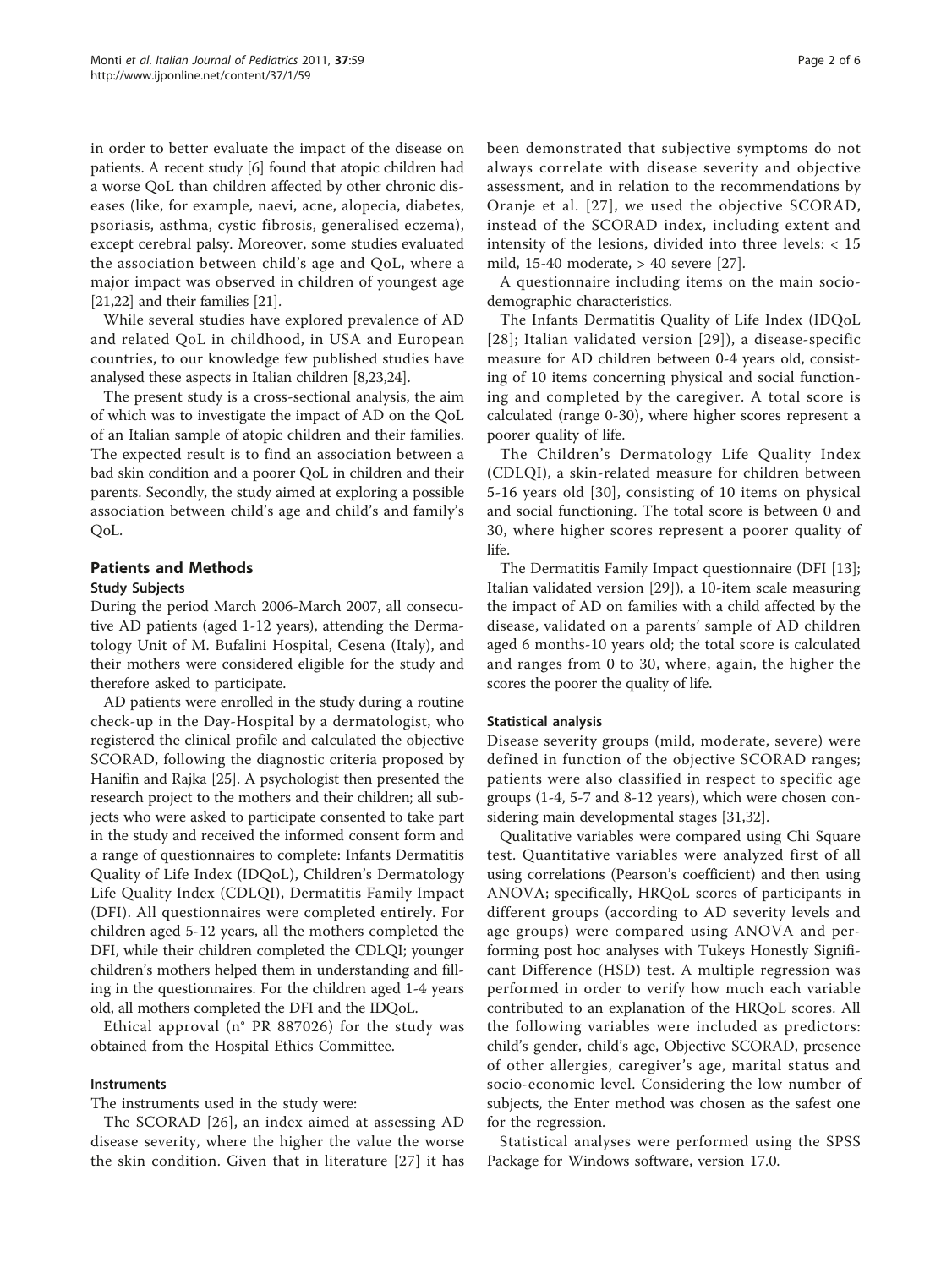#### Results

#### Clinical characteristics of the study subjects

A total of 60 AD children (range 1-12 years; mean ± SD:  $4.5 \pm 3.3$ ), including 30 females and 30 males, and their 60 mothers were recruited (range 25-50 years old; mean  $\pm$  SD: 36.5  $\pm$  5.8). Considering child age range, 37 children (61.7%) were between 1 and 4 years old, 12 (20%) between 5-7 years old and 11 (18.3%) between 8-12. In 16.7% of cases, the children also suffered from another form of allergy, specifically cases of food allergy.

The majority of mothers were married (89.6%); most of them had a permanent job (78.3%): 48.3% of them were employees, 10% were self-employed and 20% worked in other fields. According to Hollingshead criteria for socioeconomic status [\[33](#page-5-0)], women were classified as belonging to one of three levels: low (27.1%), medium (60.4%) and high (12.5%).

The mean Objective SCORAD score of the total sample was 29.46 (± 16.31; range 3.5-74); no significant differences emerged in the mean objective SCORAD score among the 3 children's age groups ( $P = 0.93$ ): children between 1-4 years old had a score equal to 28.81 (± 14.85; range 3.5-59.5), 5-7 year old children scored 30.49 ( $\pm$ 19.52; range 10-74), while 8-12 year old children scored 30.51 (± 18.78; range 8.8-62), (Table 1).

According to the categories of the objective SCORAD, 26.7% (16) of children showed a mild AD, 50% (30) a moderate AD and 23.3% (14) a severe AD. The distribution of children across AD severity levels and age ranges did not show any significant difference ( $\chi^2$  = 0.559, df = 2  $P = 0.97$ , (Table 1).

Also, the distribution of women in function of AD severity and levels of socio-demographic variables did not show significant differences (marital status:  $P = 0.25$ ; job:  $P = 0.34$ ; socioeconomic status:  $P = 0.64$ ).

#### Correlations among SCORAD and QoL measures

Correlations between Objective SCORAD and IDQoL/ CDLQI and DFI scores were all statistically significant, even though moderate  $(r = 0.401, P = 0.001$  and  $r =$ 0.414,  $P = 0.001$ , respectively). The correlation between DFI and IDQoL/CDLQI was high and significant ( $r =$ 0.755,  $P < 0.0001$ ). Child's age negatively correlated with DFI scores ( $r = -0.258$ ,  $P = 0.046$ ), but not with Objective SCORAD ( $r = 0.098$ ,  $P = 0.46$ ) nor with IDQoL/CDLQI  $(r = -0.119, P = 0.367).$ 

# Quality of life in relation to disease severity and child's age: comparisons among patient groups

IDQoL/CDLQI mean score in the total sample was  $7.0 \pm$ 5.21 (range 0-19). According to AD severity (Objective SCORAD categories), IDQoL/CDLQI mean scores appeared to be statistically different ( $P = 0.006$ ): post hoc analyses showed that the group with severe AD got a higher score compared to the group with mild ( $P <$ 0.0005) and moderate AD ( $p = 0.038$ ), but these last two were not statistically different ( $P = 0.063$ ; Table [2\)](#page-3-0). When considering child's age range, differences in IDQoL/ CDLQI mean scores did not emerge among groups  $(P =$ 0.28; Table [2\)](#page-3-0), not even when looking at the interaction between AD severity and age range  $(P = 0.87)$ .

DFI mean score in the total sample was  $7.95 \pm 6.21$ (range 0-23). DFI mean scores as well differed in relation to AD severity levels ( $P < 0.0005$ ): the group with severe AD showed a higher score compared to mild ( $P < 0.0005$ ) and moderate AD groups ( $P = 0.024$ ) and the latter was significantly higher than the mild group ( $P = 0.014$ ; Table [2](#page-3-0)). Further significant differences did not emerge when considering the child's age range variable ( $P = 0.074$ ; Table [2\)](#page-3-0), nor when looking at "AD severity x child's age"  $(P = 0.99)$ .

# Multiple linear regression of variables associated with QoL measures

Using the Enter method, a significant model emerged  $(P < 0.037)$ , in which 22% (Adjusted  $R^2 = 0.217$ ) of the variance in IDQoL/CDLQI scores was explained by Objective SCORAD (Beta coefficient =  $0.479$ ,  $P =$ 0.003), while all the other considered variables (sex, child's age, food allergies, mother's age, marital status, socio-economic level) did not significantly contribute to the variance (Table [3\)](#page-3-0).

Considering DFI scores as criterion variable, a significant model emerged too  $(P < 0.008)$ ; again, Objective SCORAD (Beta coefficient =  $0.558$ ,  $P < 0.0005$ ) appeared to be the

|  |  |  |  |  |  |  | Table 1 Objective SCORAD scores of 60 Children |
|--|--|--|--|--|--|--|------------------------------------------------|
|--|--|--|--|--|--|--|------------------------------------------------|

|                                  | AD Children          |                          |                          |         |
|----------------------------------|----------------------|--------------------------|--------------------------|---------|
|                                  | 1-4 years $(n = 37)$ | 5-7 years ( $n = 12$ )   | 8-12 years $(n = 11)$    | p-value |
| Objective SCORAD (mean $\pm$ SD) | $78.81 + 14.85$      | $30.49 + 19.52$          | $30.51 + 18.78$          | 0.93    |
| <b>Objective SCORAD severity</b> | $\sim$               | $\overline{\phantom{a}}$ | $\overline{\phantom{a}}$ |         |
| Mild                             | 10(27.0)             | 3(25.0)                  | 3(27.3)                  | 0.97    |
| Moderate                         | 18 (48.6)            | 7(58.3)                  | 5(45.5)                  |         |
| Severe                           | 9(24.3)              | 2(16.7)                  | 3(27.3)                  |         |

Figures in parentheses are percentages.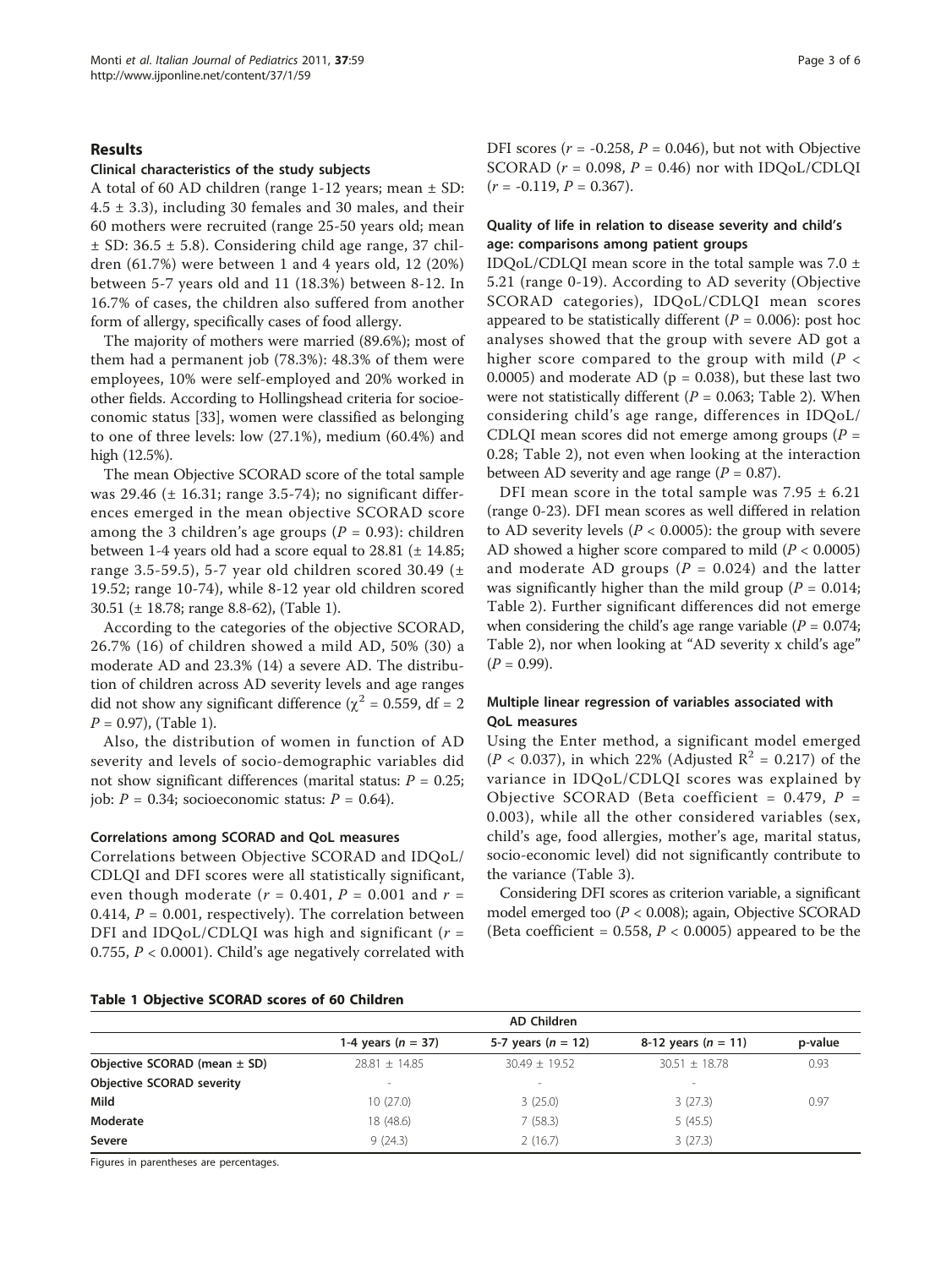<span id="page-3-0"></span>

| Table 2 QoL measures in relation to AD severity and child's age |  |
|-----------------------------------------------------------------|--|
|-----------------------------------------------------------------|--|

|                        |                         | <b>Objective SCORAD</b> |                          |          |
|------------------------|-------------------------|-------------------------|--------------------------|----------|
|                        | Mild<br>$(n = 16)$      | Moderate<br>$(n = 30)$  | Severe<br>$(n = 14)$     | p-value  |
| IDQoL/CDLQI, mean ± SD | $3.63 + 4.03$           | $7.0 + 4.70$            | $10.86 + 5.02$           | 0.006    |
| DFI, mean $\pm$ SD     | $3.38 \pm 5.02$         | $8.1 \pm 5.30$          | $12.79 \pm 5.30$         | < 0.0005 |
|                        |                         | Age groups              |                          |          |
|                        | 1-4 years<br>$(n = 37)$ | 5-7 years<br>$(n = 12)$ | 8-12 years<br>$(n = 11)$ | p-value  |
| IDQoL/CDLQI, mean ± SD | $7.57 \pm 5.02$         | $6.83 + 4.17$           | $5.27 + 6.77$            | 0.28     |
| DFI, mean $\pm$ SD     | $9.32 + 6.37$           | $6.08 + 5.52$           | $5.36 + 5.41$            | 0.074    |

Data are means + SD

only significant predictor, explaining 31% of the variance (Adjusted  $R^2 = 0.308$ ) (Table 3).

# Discussion

To our knowledge, the current study is one of the few published investigating QoL in an Italian sample of children with atopic dermatitis.

Globally, the results showed a strong association between QoL and disease severity, measured by Objective SCORAD, as already shown by international literature [\[16](#page-5-0),[17,19\]](#page-5-0). In fact, the study found that a bad skin condition was significantly associated with a poorer child QoL and with a significant worsening of family's QoL, evidencing how AD tends to affect the whole family system and not only the individual patient. Compared to a similar Italian study by Ricci et al. [\[8](#page-4-0)], including 45 AD children aged between 3 months-7 years old, our children and families' QoL scores were noticeably lower, but we must consider that a higher percentage of severe AD was present in that sample (44.4% severe AD children vs 23.3% in our study).

Looking into the details of our results and considering both individual patients' and families' QoL scores, we found some similarities and differences between the two.

First of all, both QoL scores showed a moderate correlation with Objective SCORAD, reporting very similar coefficients; the scores also showed to be significantly higher in severe AD children, compared to moderate and mild AD conditions. That is, poorer QoL was strictly associated to a more serious AD condition.

At the same time, differences between patients' and families' perspectives emerged in relation to the following aspects: while IDQOL/CDLQI scores were almost equal in moderate and mild AD children, DFI scores showed significant differences across all the 3 levels of AD severity. This means that, in our sample, families' QoL appeared to be noticeably affected by the intensity and severity of the child disease, more than the individual QoL. This aspect emphasises the main role played by the family in the management of the disease and should be more frequently kept in mind by clinicians.

| Table 3 Contribution of sociodemographic and clinical variables to QoL measures |  |  |  |
|---------------------------------------------------------------------------------|--|--|--|
|---------------------------------------------------------------------------------|--|--|--|

|                    | <b>Predictor Variables</b> | <b>B</b> values | t        | p-value |  |
|--------------------|----------------------------|-----------------|----------|---------|--|
| IDQoL/CDLQI scores | Sex                        | $-0.158$        | $-1.067$ | 0.294   |  |
|                    | Age                        | $-0.122$        | $-0.624$ | 0.537   |  |
|                    | Objective SCORAD           | 0.479           | 3.190    | 0.003   |  |
|                    | Food allergies             | $-0.197$        | $-1.242$ | 0.223   |  |
|                    | Mother's age               | 0.198           | 1.012    | 0.319   |  |
|                    | Marital status             | $-0.195$        | $-1.249$ | 0.221   |  |
|                    | Socio-economic level       | 0.144           | 0.963    | 0.348   |  |
| DFI scores         | Sex                        | $-0.197$        | $-1.375$ | 0.179   |  |
|                    | Age                        | $-0.174$        | $-0.943$ | 0.363   |  |
|                    | Objective SCORAD           | 0.558           | 3.958    | 0.000   |  |
|                    | Food allergies             | $-0.205$        | $-1.375$ | 0.179   |  |
|                    | Mother's age               | 0.013           | 0.071    | 0.944   |  |
|                    | Marital status             | $-0.058$        | $-0.398$ | 0.694   |  |
|                    | Socio-economic level       | $-0.001$        | $-0.010$ | 0.992   |  |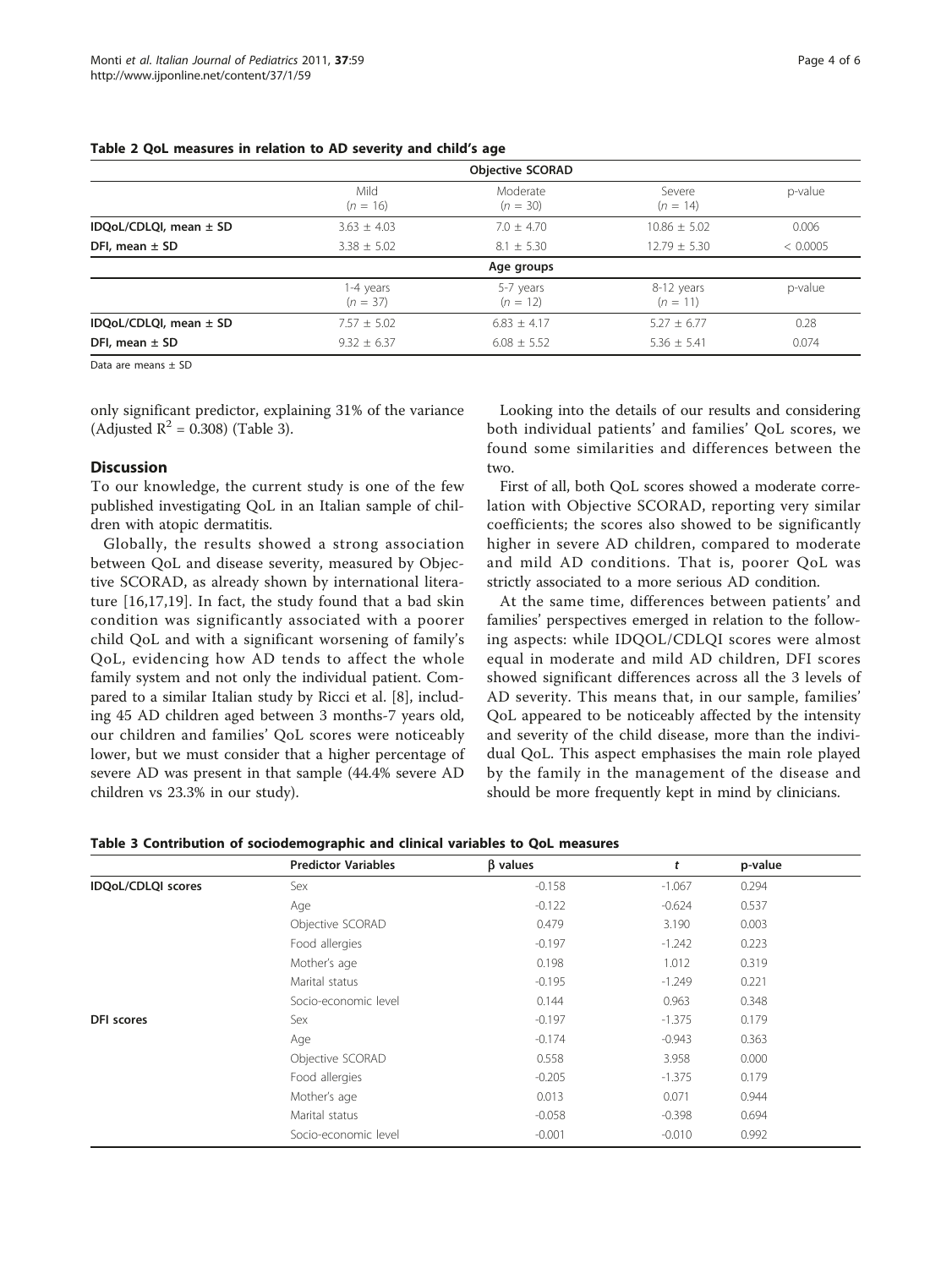<span id="page-4-0"></span>Another difference that emerged between IDQOL/ CDLQI and DFI measures was that only the latter appeared to be associated with child's age. In fact, DFI scores showed a negative correlation, even if weak, with the child's age: the parents of younger AD children seemed to experience a poorer QoL, as already suggested in the study by Ganemo et al. [[21](#page-5-0)]. Anyway, given the small size of our sample, the non significant  $P$  value detected when considering DFI scores in relation to different age groups ( $P = 0.074$ ) and the non-relevance of the child's age as predictor variable in regression analysis, more investigations are needed.

The study has nevertheless some limitations. First of all, difficulties in recruiting the subjects have resulted in a limited sample size and a reduced number of considered variables and, because of this, further analyses on wider Italian samples are needed in future to obtain more statistically and clinically relevant data. Secondly, we had no control group and this did not allow the comparison between our results and the QoL of healthy children or children affected by other dermatological diseases. In future studies, therefore, it would be relevant to investigate whether in the Italian population the trends shown in literature, where AD subjects exhibit poorer QoL compared to control groups or other clinical groups, are confirmed [6[,19](#page-5-0)].

#### Conclusions

However, globally our data support the main clinical implications derived from recent international studies on QoL in atopic children; as underlined by Brenninkmeijer et al. [[34\]](#page-5-0), "in cases of severe AD, dermatologists should not only be attentive to the physical aspects but also to the psychological and social aspects of AD. In conclusion, we believe that in clinical care a systematic evaluation of physical and psychosocial consequences in patients with AD is warranted". Understanding HRQoL in the patient and his/her family might help professional operators to improve their relationship with them and to facilitate the management of treatment regimes. While early investigations tended to focus on socio-demographic and clinical variables, recent studies have shown that there are multiple factors which determine adherence, such as personal perception of health status, coping style, worries, burden, social reasons, motivation and side effects of treatments [6,[35\]](#page-5-0). Warschburger et al. [\[36](#page-5-0)] have underlined how parental disease management is predicted by familial situation, personal well-being and severity of child disease.

For these reasons, it would be useful in future studies to focus on psychosocial and psychological variables that could affect families' QoL, such as analysing whether there is a substantial difference in mother and father's perceptions, as investigated by Holm et al. [[37](#page-5-0)] and Chernishov [[38](#page-5-0)], or if comorbidity with other parents' diseases can have some influence on their ability to provide the child with adequate care. At the same time, studies examining the effects of education programs on parental support should be promoted [[39](#page-5-0)].

#### Acknowledgements

We would like to thank all the parents and the children for helping with this study and the valuable assistance of the staff at the Dermatology Unit, M. Bufalini Hospital, Cesena, Italy.

We give special thank to Francesca Lupi, psychologist, for data collecting and processing; we thank Valentina De Giglio, psychologist, for help with data collecting.

#### Author details

<sup>1</sup>Department of Psychology, University of Bologna, Viale Berti Pichat 5, Bologna, Italy. <sup>2</sup>Dermatology Unit, M. Bufalini Hospital, Cesena, Italy.

#### Authors' contributions

FM and FG conceived the study and coordinated it. FA and EN performed the statistical analysis and drafted the manuscript. SS and FAR participated in the design of the study.

#### Competing interests

The authors declare that they have no competing interests.

Received: 18 July 2011 Accepted: 22 December 2011 Published: 22 December 2011

#### References

- Hanifin JM: Epidemiology of atopic dermatitis. Immunol Allergy Clin North Am 2002, 22:1-24.
- 2. Laughter D, Istvan JA, Tofte SJ, Hanifin HM: [The prevalence of atopic](http://www.ncbi.nlm.nih.gov/pubmed/11004621?dopt=Abstract) [dermatitis in Oregon schoolchildren.](http://www.ncbi.nlm.nih.gov/pubmed/11004621?dopt=Abstract) J Am Acad Dermatol 2000, 43:649-655.
- 3. Von Hertzen LC, Haahtela T: Asthma and atopy-the price of affluence? Allergy 2004, 54:124-137.
- 4. Spergel JM, Paller AS: [Atopic dermatitis and the atopic march:.](http://www.ncbi.nlm.nih.gov/pubmed/14657842?dopt=Abstract) J Allergy Clin Immunol 2003, 112:S118-S127.
- 5. Chamlin SL, Mattson CL, Frieden IJ, Williams ML, Mancini AJ, Cella D, Chren MM: [The price of pruritus: sleep disturbance and co-sleeping in](http://www.ncbi.nlm.nih.gov/pubmed/16061782?dopt=Abstract) [atopic dermatitis.](http://www.ncbi.nlm.nih.gov/pubmed/16061782?dopt=Abstract) Arch Pediatr Adolesc Med 2005, 159:745-750.
- 6. Beattie PE, Lewis-Jones MS: [A comparative study of impairment of quality](http://www.ncbi.nlm.nih.gov/pubmed/16792766?dopt=Abstract) [of life in children with skin disease and children with other chronic](http://www.ncbi.nlm.nih.gov/pubmed/16792766?dopt=Abstract) [childhood diseases.](http://www.ncbi.nlm.nih.gov/pubmed/16792766?dopt=Abstract) Br J Dermatol 2006, 155(Suppl. 1):145-151.
- 7. Chamlin S: [The psychosocial burden of childhood atopic dermatitis.](http://www.ncbi.nlm.nih.gov/pubmed/16669993?dopt=Abstract) Dermatol Ther 2006, 19:104-107.
- 8. Ricci G, Bendandi B, Bellini F, Patrizi A, Masi M: [Atopic dermatitis: quality of](http://www.ncbi.nlm.nih.gov/pubmed/17433002?dopt=Abstract) [life of young Italian children and their families and correlation with](http://www.ncbi.nlm.nih.gov/pubmed/17433002?dopt=Abstract) [severity score.](http://www.ncbi.nlm.nih.gov/pubmed/17433002?dopt=Abstract) Pediatr Allergy Immunol 2007, 18:245-249.
- 9. Charman CR, Morris AD, Williams HC: [Topical corticosteroids phobia in](http://www.ncbi.nlm.nih.gov/pubmed/10809850?dopt=Abstract) [patients with atopic eczema.](http://www.ncbi.nlm.nih.gov/pubmed/10809850?dopt=Abstract) Br J Dermatol 2000, 142:931-936.
- 10. Finlay AY: Quality of Life in atopic dermatitis. J Am Acad Dermatol 2001, 45(Suppl. 1):64-66.
- 11. Chamlin SL, Frieden IJ, Williams ML, Chren MM: [The effects of atopic](http://www.ncbi.nlm.nih.gov/pubmed/15342828?dopt=Abstract) [dermatitis on young American children and their families.](http://www.ncbi.nlm.nih.gov/pubmed/15342828?dopt=Abstract) Pediatrics 2004, 114:607-611.
- 12. Ben-Gashir MA, Seed PT, Hay RJ: Are quality of family life and disease severity related in childhood atopic dermatitis? J Eur Academy Dermatol Venereol 2002, 16(Suppl. 5):455-462.
- 13. Lawson V, Lewis-Jones MS, Finlay AY, Reid P, Owens RG: [The family impact](http://www.ncbi.nlm.nih.gov/pubmed/9536231?dopt=Abstract) [of childhood atopic dermatitis: The Dermatitis Family Impact](http://www.ncbi.nlm.nih.gov/pubmed/9536231?dopt=Abstract) [questionnaire.](http://www.ncbi.nlm.nih.gov/pubmed/9536231?dopt=Abstract) Br J Dermatol 1998, 138:107-113.
- 14. Elliot BE, Luker K: [The experiences of mothers caring for a child with](http://www.ncbi.nlm.nih.gov/pubmed/9188342?dopt=Abstract) [severe atopic eczema.](http://www.ncbi.nlm.nih.gov/pubmed/9188342?dopt=Abstract) J Clin Nurs 1997, 6:241-247.
- 15. Fivenson D, Goldberg Arnold RJ, Kaniecki DJ, Cohen JL, Frech F, Finlay AY: [The effect of Atopic Dermatitis on Total Burden of Illness and Quality of](http://www.ncbi.nlm.nih.gov/pubmed/14613399?dopt=Abstract) [Life on Adults and Children in a Large Managed Care Organization.](http://www.ncbi.nlm.nih.gov/pubmed/14613399?dopt=Abstract) J Manag Care Pharm 2002, 8(Suppl. 5):333-342.